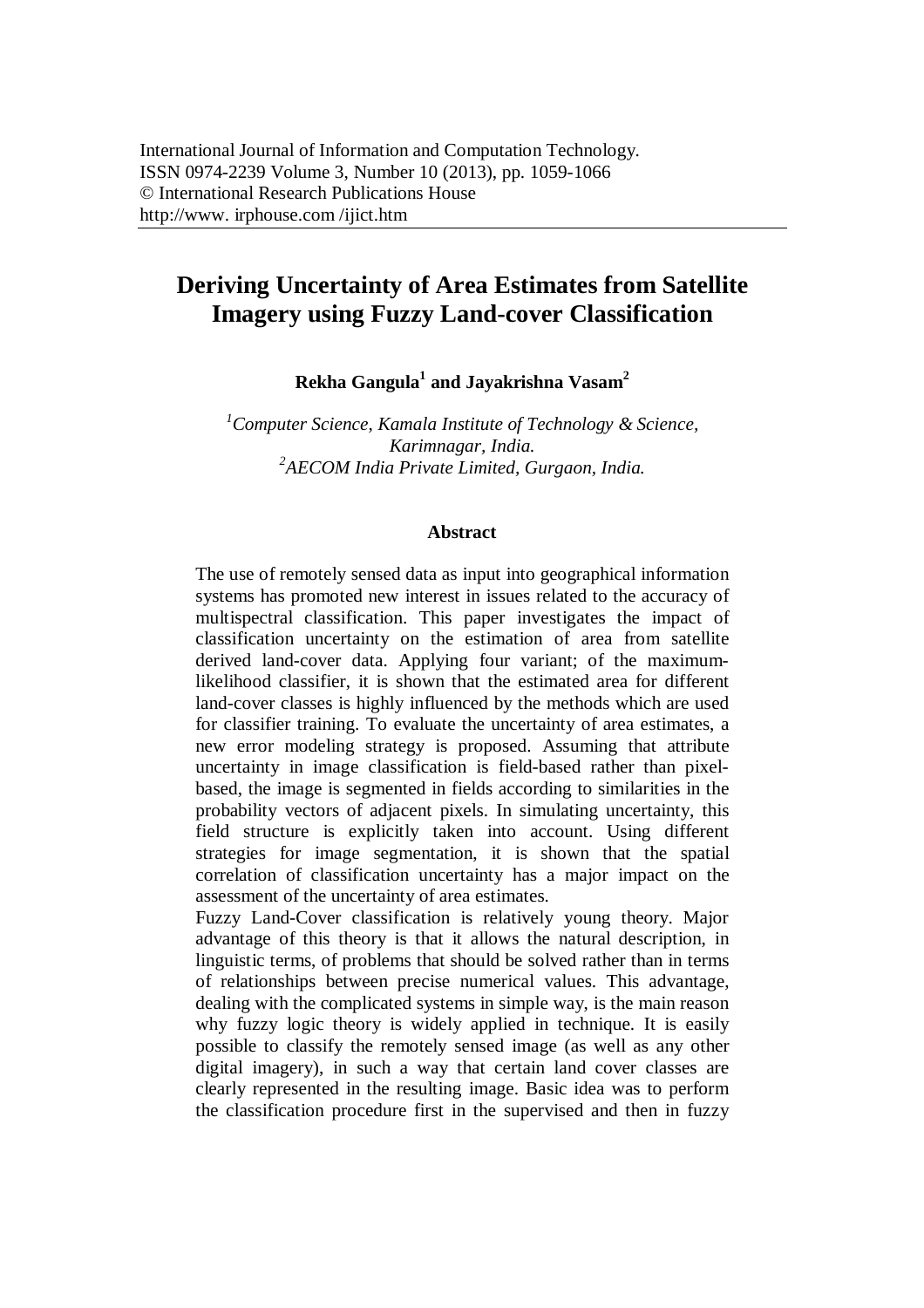logic manner. Some information, needed for membership function definition, was taken from supervised maximum likelihood classification. Results of two procedures, both based on pixel-by-pixel technique and field based, were compared and certain encouraging conclusion remarks come out.

## **1. Introduction**

Today much attention is given to error modeling and error propagation in GIS databases. The motivation behind this research is the general acknowledgment that a successful use of GIS as a decision support tool can only be achieved if it becomes possible to attach a quality label to the output of each GIS analysis. Most commercial GIS packages do not provide tools for the modeling of error in individual data layers and for the tracking of error when data layers are manipulated and combined in a GISbased spatial analysis. Yet the issue of spatial data uncertainty is given high priority on the GIS research agenda and is one of the most frequently covered topics in recent scientific literature on GIS. With the increasing use of remotely sensed data as input into geographical information systems, the accuracy of multispectral classification also gained more attention and new approaches were taken to describe and model the uncertainty that characterizes the classification process.

Since the launch of high-resolution remote sensors, the use of satellite images as a major source of spatial information has been the subject of extensive research in a broad range of applications. As a result of these research efforts today, the benefits of high-resolution remote sensing technology are widely recognized. In particular, the extraction of land-cover information from remotely sensed data has received considerable attention over the last ten years and has become almost common practice in many application areas. A wide range of classification approaches for the extraction of land cover information has been developed, and many strategies and modifications have been proposed to improve classification accuracy obtained with these classifiers.

## **2. Satellite Image Classification**

#### **2.1 Fuzzy Logic and Algorithm**

Fuzzy logic has been used in a wide range of problem domains. Although the fuzzy logic is relatively young theory, the areas of applications are very wide application like process control, management and decision making, operations research, economies and, for this paper the most important, field pattern recognition and classification. Dealing with simple 'black' and 'white' answers is no longer satisfactory enough; a degree of membership (suggested by Prof. Zadeh, 1965) became a new way of solving the problems. A fuzzy set is a set whose elements have degrees of membership. A element of a fuzzy set can be full member (100% membership) or a partial member (between 0% and 100% membership). That is, the membership value assigned to an element is no longer restricted to just two values, but can be 0, 1 or any value in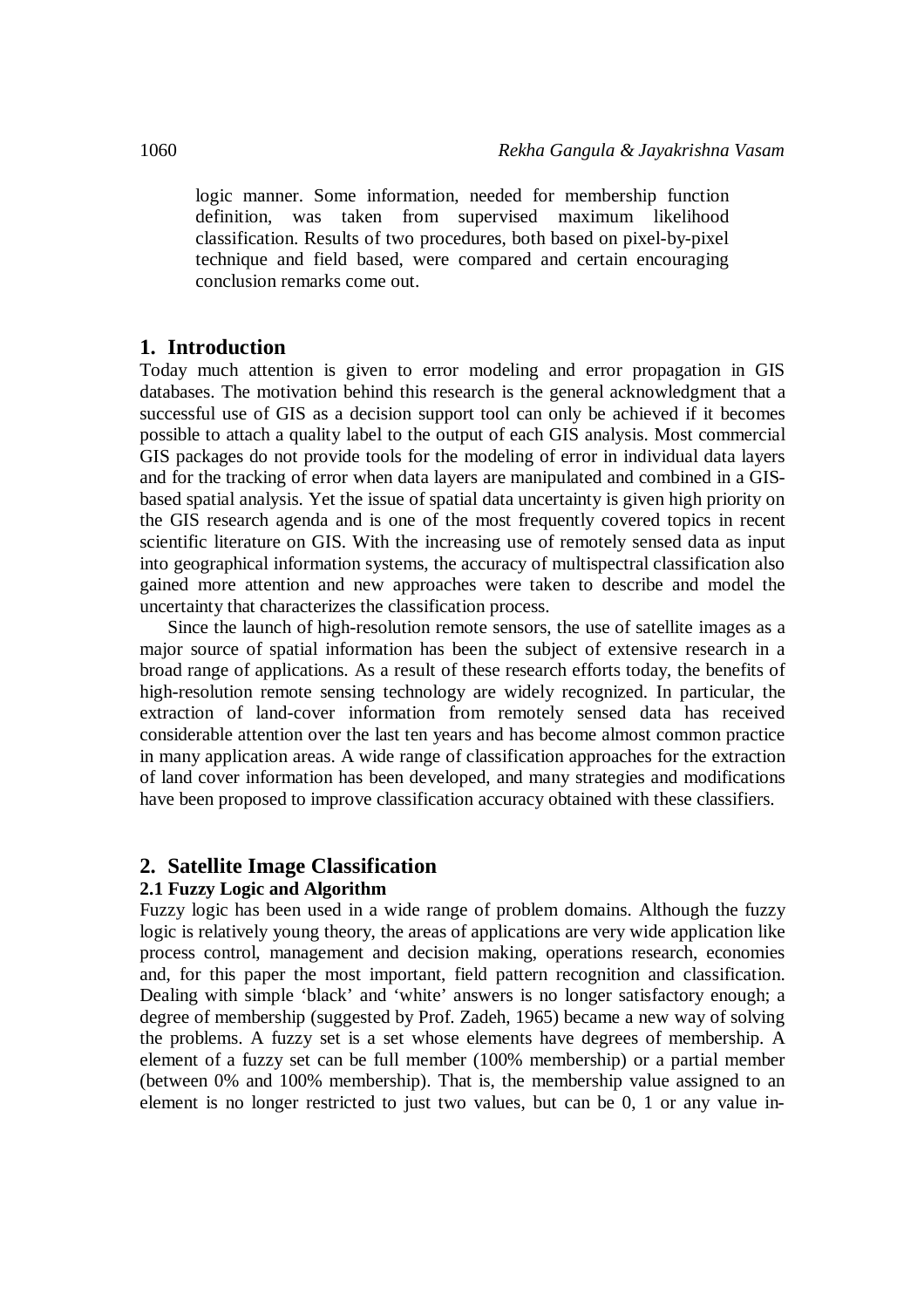between. Mathematical function which defines the degree of an element's membership in a fuzzy set is called membership function. The natural description of problems, in linguistic terms, rather than in terms of relationships between precise numerical values is the major advantage of this theory. An idea to solve the problem of image classification in fuzzy logic manner as well as comparison of the results of supervised and fuzzy classification was the main motivation of this work. Behind this idea was also the question if the possible promising results can give the answer to the question of diminishing the influence of person dealing with supervised classification.

In this paper, in order to classify Linear Imaging Self-Scanner IV (LISS IV) spectral satellite image used in fuzzy logic manner as follows: input (image channels) and output variables (land classes) are introduced, a membership functions are defined using results from supervised classification, a ERDAS Fuzzy Logic Toolbox was used in definition of fuzzy logic inference rules, these rules are tested and verified through the simulation of classification procedure at random sample areas and at the end, a LISS IV image classification was conducted.

#### **2.2 Supervised classification**

As it was later used for fuzzy logic classification, the procedure of supervised image classification was conducted with ERDAS Imagine software. As the source for classification procedure, Resourcesat-2 LISS IV multispectral image was used. This image contains three spectral bands as follows: Ä band B2 covering 0.52-0.59 (green), a band B3 covering  $0.62$  to  $0.68 \mu m$  (red) and a band 4 covering  $0.77$  to  $0.86 \mu m$  (near infrared). In supervised image classification selected land cover classes are: sand dunes, deciduous trees, coniferous trees, urban area, agriculture land and fallow land. For these classes, training areas were pointed on the image (Figure 1.)



**Figure 1**: Liss IV Resourcesat-2 Satellite Image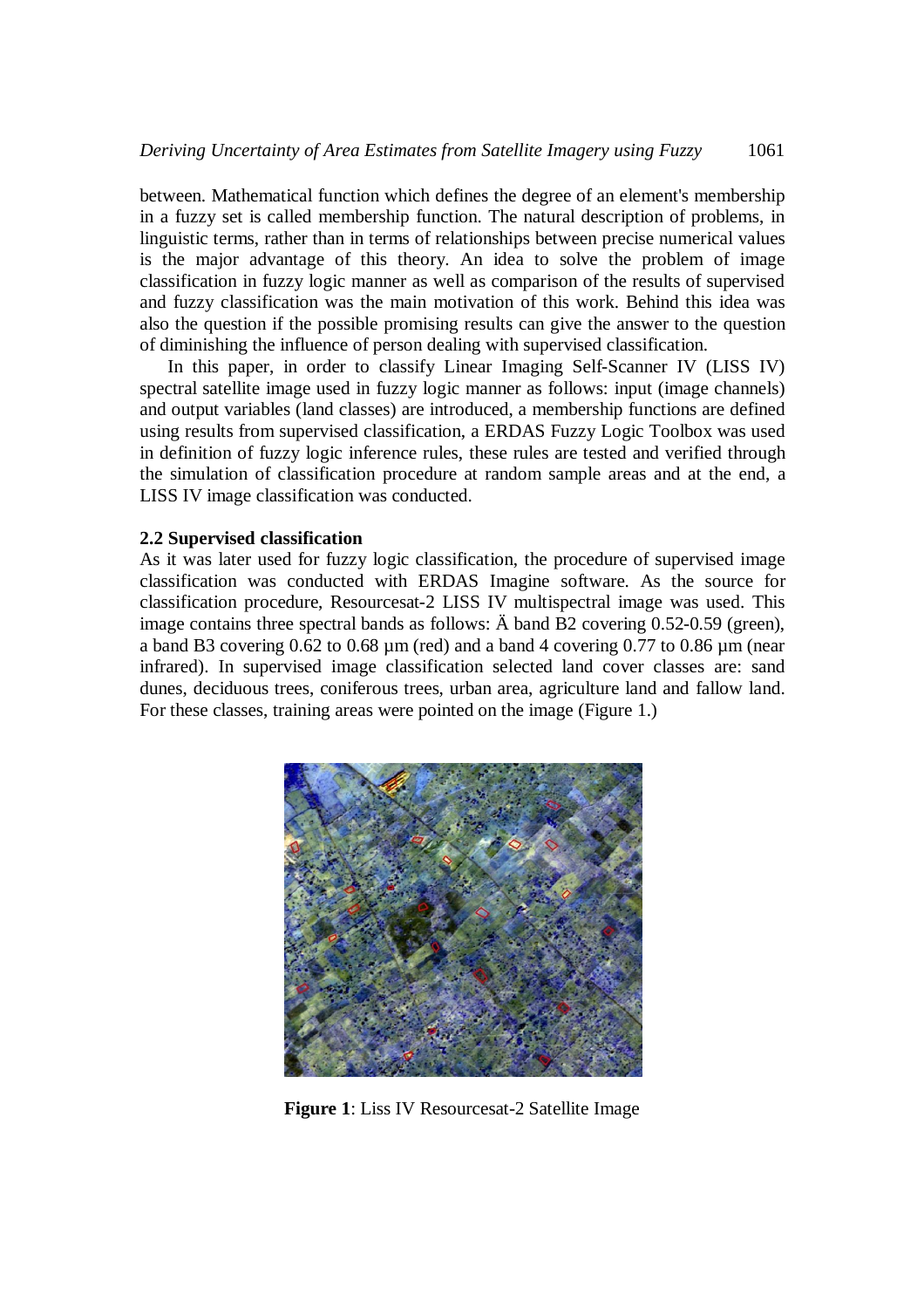Once spectral signatures are defined, supervised classification assigns each pixel in the image to exactly one spectral class using a discriminant function which may be based on the measurement of spectral distance (parametric methods) or on the frequency histograms of the classes considered (nonparametric methods). Although some of these methods (e.g., the maximum-likelihood classifier) produce class membership probabilities for each pixel, they are basically grounded on the concepts of classical set theory. While it may be tempting to consider the class membership probabilities of the traditional maximum-likelihood classifier as indicative of class mixture at the sub-pixel level, it remains questionable if reliable conclusions on fuzzy membership can be drawn from the output of a supervised classification procedure which generates spectral signatures from training pixels that are entirely assigned to a priori defined cover types through a hard classification procedure. Traditional unsupervised classification methods show the same inadequacy to deal with attribute uncertainty. By means of a clustering algorithm, spectral space is iteratively partitioned into regions, each of which corresponds to one spectral class. Pixels inside a region are considered as entirely belonging to that class. After classification no information on the probability of class membership is available.

In most classification studies, map accuracy is assessed by means of a confusion matrix which compares a sample of the classified pixels with reference data obtained from aerial photographs or ground surveys (Frank Canters, 1997). In recent years many authors have commented on the shortcomings of the confusion matrix as an estimator of classification accuracy. Much work has been published on optimal strategies for ground truth sampling, accuracy measures have been refined to deal with chance agreement, and methods have been presented to estimate statistically sound classification probabilities from the confusion matrix (van Genderen, 1978; Rosenfield et al., 1982; Congalton, 1988; Foody, 1992; Stehman, 1992; Green et al.,1993; Stehman, 1995). Yet the most fundamental drawback of the confusion matrix is its inability to provide information on the spatial structure of the uncertainty in a classified scene. Measures of uncertainty and class membership probabilities can only be derived for a land-cover class as a whole and are considered as representative for each pixel that is assigned to that class, thereby ignoring the complex spectral response that is present in a multispectral satellite image.

#### **2.3 Fuzzy approaches to Image Classification**

Fuzzy logic is increasingly used for the handling of uncertainty in geographical databases (Burrough and Frank, 1996). Building on concepts of fuzzy set theory, new methods for accuracy assessment have been presented (Gopal and Woodcock, 1994) and new classification approaches have been developed to properly deal with uncertainty in class allocation. Starting from the assumption that each training pixel can contribute to the spectral signature of each predefined class, (Wang 1990a; 1990b) modified the traditional maximum-likelihood classifier by calculating a fuzzy mean and a fuzzy covariance matrix for each class. The fuzzy mean is given by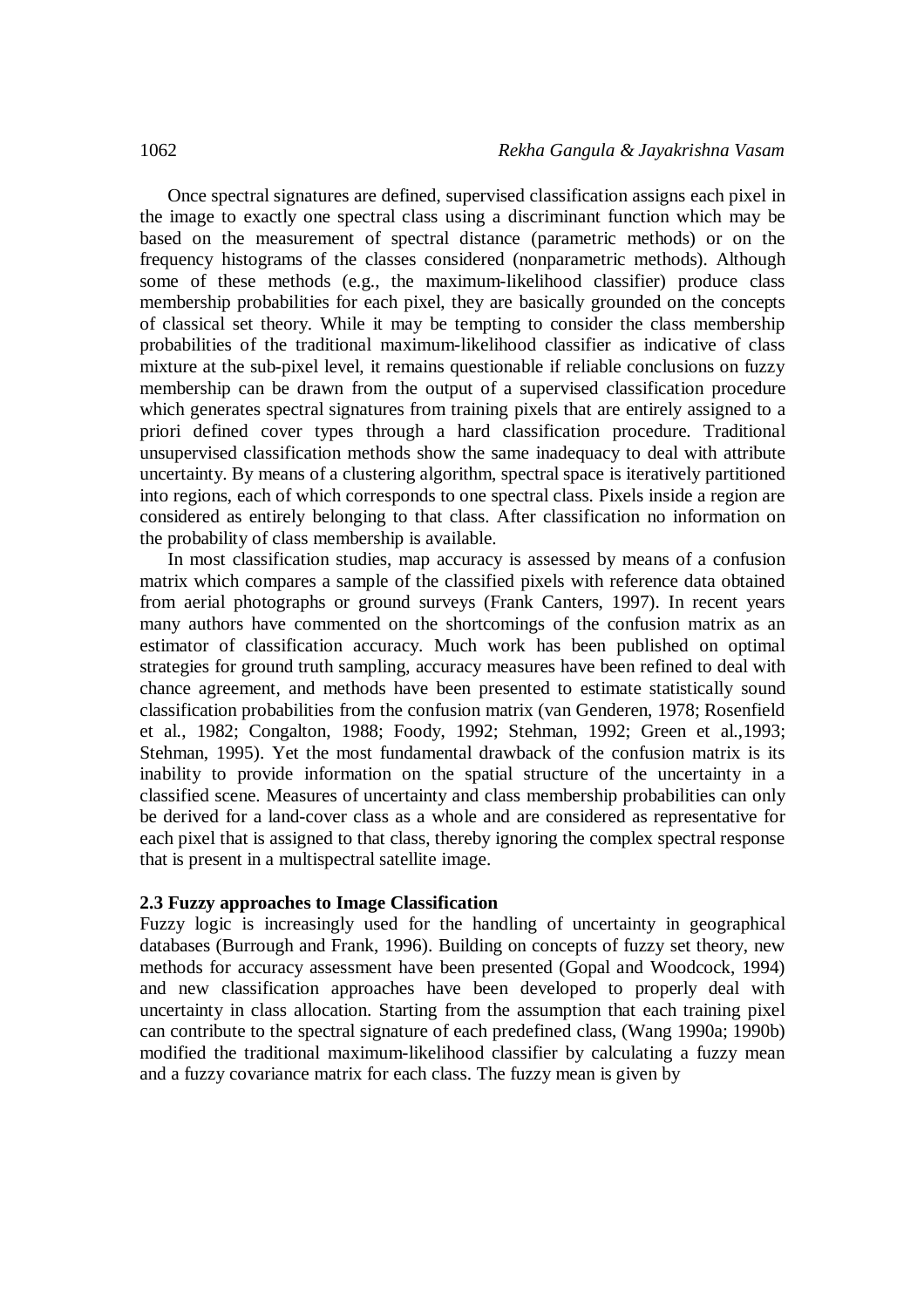$$
\mu_{i}^{F} = (\sum_{j=0}^{n} f_{i}(x_{j})x_{j}) / (\sum_{j=1}^{n} f_{i}(x_{j}))
$$

where n is the total number of training pixels,  $f(x)$  is the membership function of class i, and xj is the jth pixel measurement vector, containing the brightness values of the pixel in each spectral band.

As can be seen, the contribution of each training pixel to the fuzzy mean and fuzzy covariance of a class i is determined by its membership value. For each training pixel, all membership values should be positive and add up to 1. A membership value close to 1 indicates that the pixel almost certainly belongs to that class; a value close to 0 indicates that the pixel is very unlikely to belong to that particular class. The membership values for each training pixel can be taken from a previously determined classification which is in a fuzzy representation (Wang, 1990a) or can be derived from the class membership probabilities of a traditional maximum-likelihood classification of the same image. Once fuzzy class signatures have been determined, the standard maximum-likelihood procedure is applied, except that the mean and covariance matrices in the definition of the probability density function for each class are replaced by their fuzzy counterparts.

The most obvious way of assessing classification accuracy is by comparing the class assigned to a pixel in the classification with the corresponding class observed in the field. The comparison of the classified land-cover to the actual land-cover is usually recorded in a confusion matrix. For each land-cover class the confusion matrix reports the number of pixels that are classified into class i but actually belong to class *j* (commission errors) as well as the number of pixels that belong to class i but are wrongly assigned to class *j* (ommission errors). From the confusion matrix global or class dependent measures of accuracy are derived by dividing the number of correctly classified pixels by the total number of pixels in the sample. Methods have been presented to estimate statistically sound class membership probabilities from the confusion matrix, taking into account the sampling strategy that is applied (Green et al., 1993). Estimated probabilities derived in this way are, however, identical for all pixels that have been assigned to the same class. Hence, no information about the spatial distribution of classification reliability within the classes is available.

## **3. Conclusion**

The most important obstacle when handling uncertainty in geographical information systems is the lack of knowledge about the error present in the source data. When working with existing cartographic material, the information on data quality is usually sparse. Map making involves different data collection, generalization, and representation procedures, sometimes of a high level of abstraction, all leading to a degradation of data quality that is not easily described in a formal way. It is therefore clear that the key to a better understanding and modeling of source errors in GIS lies in the reduction of the level of abstraction in GIS databases (Goodchild and Wang, 1988). In this respect, the integrated use of digital satellite data in a GIs environment offers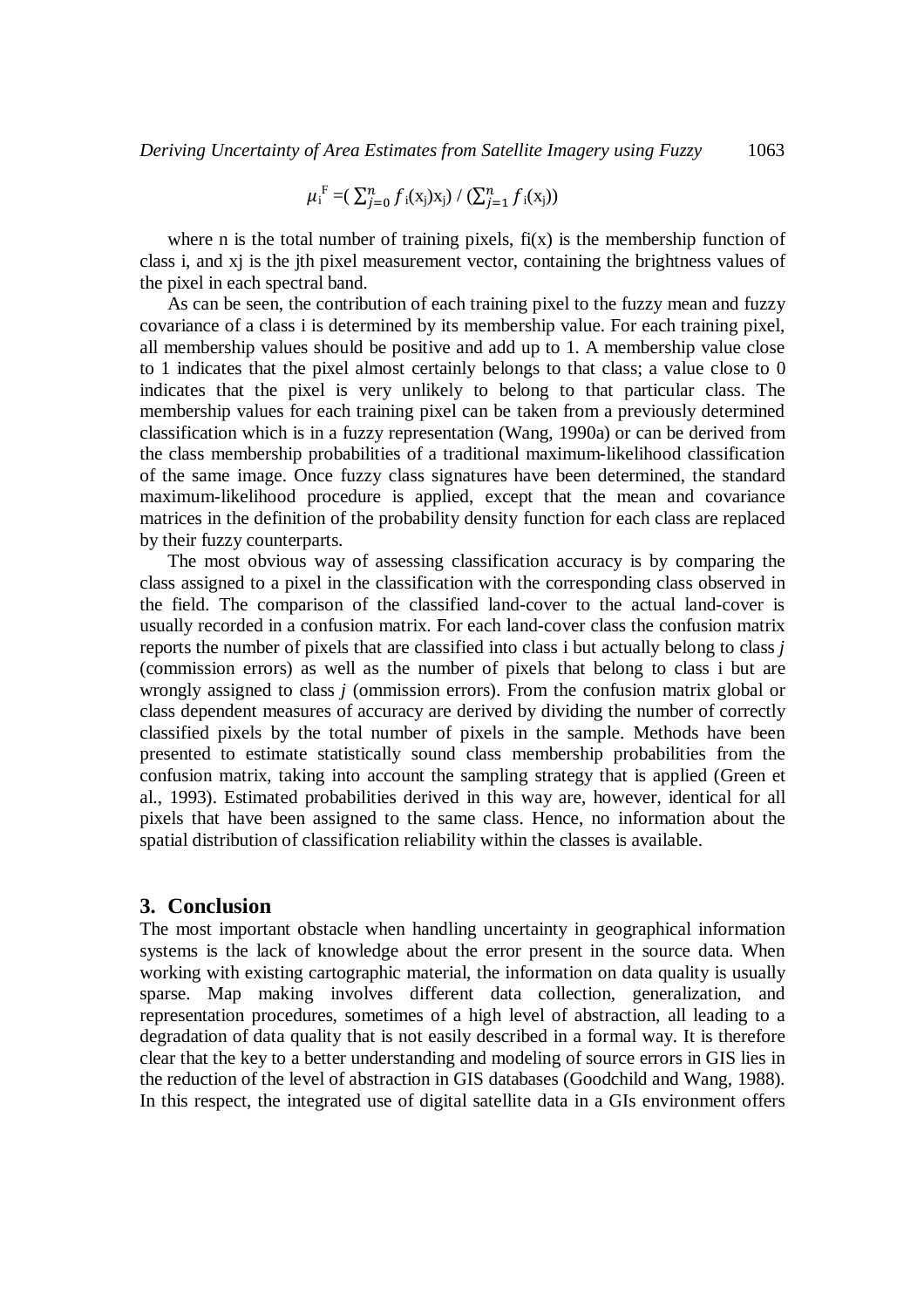interesting challenges. Indeed, when using fuzzy classification approaches, class membership values indicating to what extent a pixel is likely to belong to each of the classes in the image can be derived. Being available for each pixel, these membership values provide valuable information with respect to the spatial structure of uncertainty in the classified image.

In this paper it has been demonstrated how class membership values can be used in the estimation of area for different land-cover classes as well as in the assessment of the uncertainty of these area estimates. Applying four variants of the maximumlikelihood classifier, it has been shown that the method which is used for the training of the classifier may have a considerable impact on the estimation of area, especially for classes with less distinctive signatures. A new method for the stochastic modeling of classification uncertainty has been proposed which makes optimal use of the class membership values derived from the classification. The method is based on the segmentation of the image in so called "fields," i.e., groups of adjacent pixels with similar class membership values. Instead of looking at the uncertainty for each individual pixel, the fields in the segmented image are considered as the elementary spatial units in the error simulation process. Using different strategies for image segmentation, it has been made clear that the spatial characteristics of classification uncertainty have a strong impact on the assessment of the uncertainty of area estimates. This stresses the importance, as also mentioned by other authors, of properly dealing with the spatial structure of uncertainty in stochastic error modeling. Although the assumption that classification uncertainty is field-based rather than pixel based is justified for agricultural areas, it is important to mention that it is probably not a useful strategy to apply in areas with semi-natural vegetation where classes tend to intergrade gradually. Here, the use of a continuous model of spatial variation or a combination of both discrete and continuous modeling may be more appropriate.

## **References**

- [1] F Canters (1994). Simulating error in triangulated irregular network models, Proceedings of the Fifth European Conference and Exhibition on Geographical Information Systems, Paris, France, pp. 169- 178.
- [2] J L van Genderen, B F Lock, and P A Vass (1978), Remote sensing: statistical testing of thematic map accuracy, Remote Sensing of Environment, 7:3-14.
- [3] G H Rosenfield, K Fitzpatrick-Lins, and H S Ling (1982), Sampling for thematic map accuracy testing, Photogmmmetric Engineering & Remote Sensing, 48:131-137.
- [4] R G and Congalton (1988), A comparison of sampling schemes used in generating error matrices for assessing the accuracy of maps generated from remotely sensed data, Photogrammetric Engineering & Remote Sensing, 54:593-600.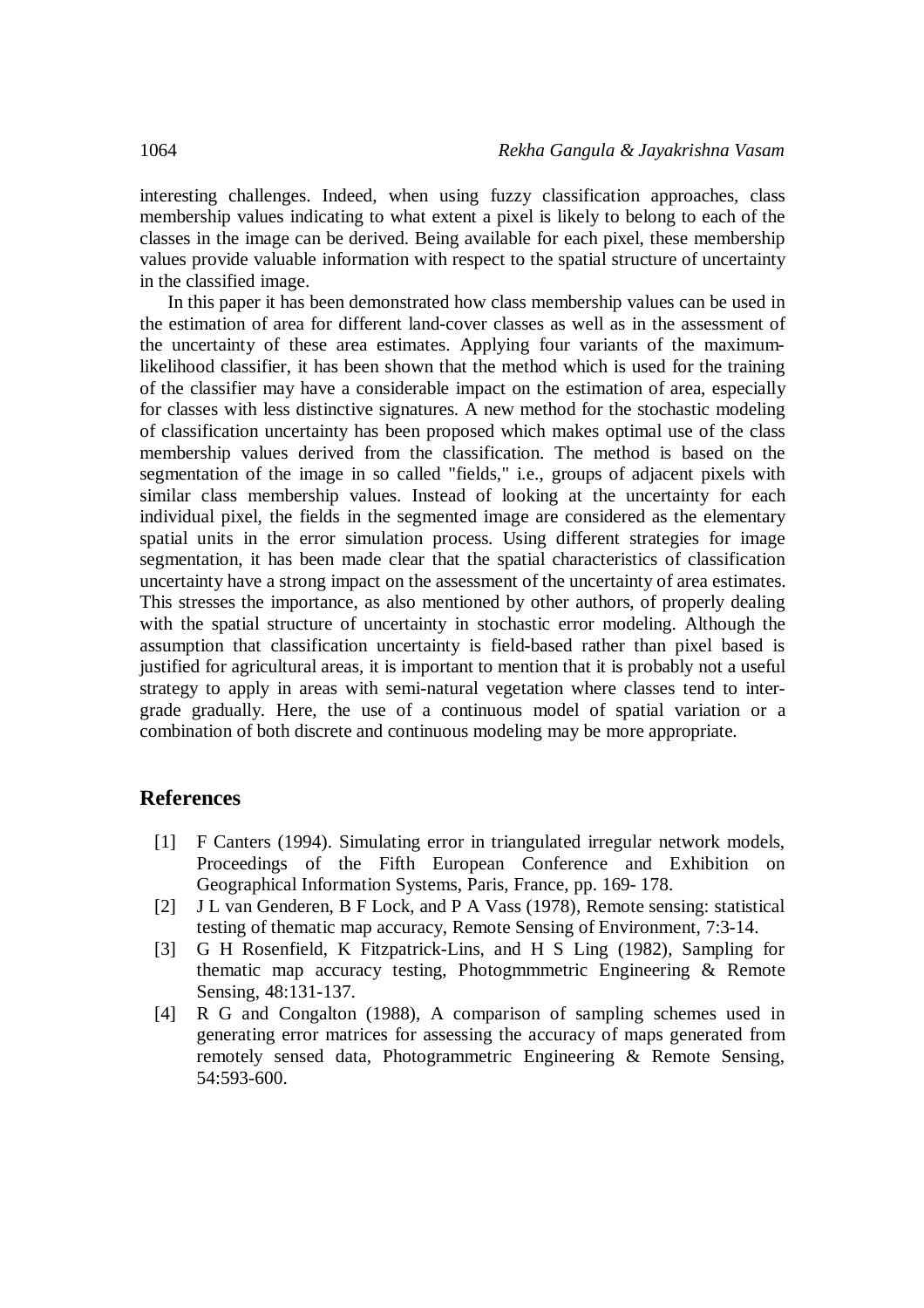- [5] G M and Foody (1992), On the compensation for chance agreement in image classification accuracy assessment, Photogrammetric Engineering & Remote Sensing, 58:1459-1460.
- [6] S V Stehman,., (1992), Comparison of systematic and random sampling for estimating the accuracy of maps generated from remotely sensed data, Photogrammetric Engineering & Remote Sensing, 58:1343-1350.
- [7] Green, E.J, W E Strawderman and T.M. Airola (1993), Assessing classification probabilities for thematic maps, Photogrammetric Engineering & Remote Sensing, 59635-639.
- [8] Gopal, S., and C Woodcock (1994), Theory and methods for accuracy assessment of thematic maps using fuzzy sets, Photogrammetric Engineering & Remote Sensing, 60:181-188.
- [9] Wang, F., (1990), Fuzzy supervised classification of remote sensing images, BEE Transactions on Geoscience and Remote Sensing, 28:194201.
- [10] Wang, F., (1990), Improving remote sensing image analysis through fuzzy information representation, Photogrammetric Engineering & Remote Sensing, 56:1163-1169.
- [11] Goodchild, M.F., and M H Wang (1988), Modeling error in raster-based spatial data, Proceedings of the Third International Symposium on Spatial Data Handling, Sydney, Australia, pp. 97-106.